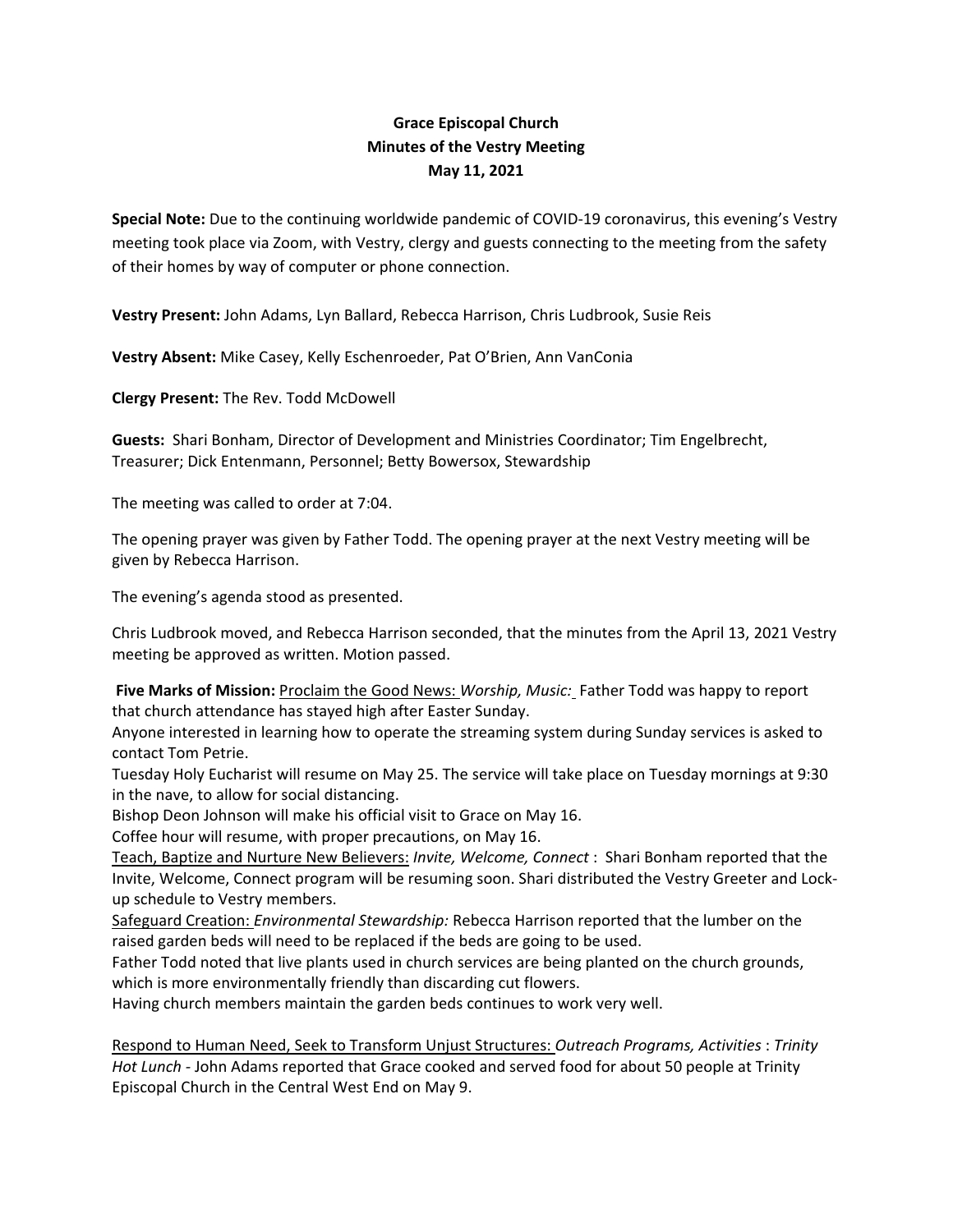Ministries of Governance, Administration, Stewardship and Facility: *Financial Report:* Tim Engelbrecht gave the Vestry an abbreviated, non‐quarterly review of the finances. The complete report was sent to the Vestry via email.

*Capital Campaign:* Tim reported that about \$527,000.00 of capital campaign funds have been received to date. Tim proposed moving capital campaign funds received in the first quarter of 2021 to the appropriate accounts. Based on Tim's recommendations, Lyn Ballard moved, and Rebecca Harrison seconded, that the Vestry approve moving capital campaign funds received in the first quarter of 2021 to the following accounts in the following amounts: \$7,213.80 to Legacy Fund – Outreach; \$7,213.80 to Capital Reserve Debt Reduction Account; and \$50,496.60 to Legacy Fund – Building and Grounds. Motion passed.

*Copiers:* Tim reported that when the church got a new copier in 2019, they kept the old copier because there was a credit balance on the lease, and therefore would serve as a "free" second copier. The credit balance was depleted, unnoticed on the part of Grace, which resulted in a balance due for the old copier. After some negotiating, it was agreed that the copier company would take back the old copier, but the monthly lease price on the new copier would increase, adding about \$3,200.00 to the 2021 budget.

*Stewardship:* Betty Bowersox reported that she intends to use the TENS (The Episcopal Network for Stewardship) program for the 2021 stewardship season, since it worked well in 2020.

*Strategic Visioning Committee:* Dick Entenmann is serving on the Diocese's Strategic Visioning Group committee. There is an online survey on the Diocese website that parishioners can fill out if they are interested.

**Junior Warden Report**: Rebecca Harrison reported that the grass is being mowed and some trees have been planted. Plants used at three Sunday services will be planted on the grounds. Rebecca asked parishioners to be aware that COVID protocols remain in place as the church reopens, and that there is a cost associated with increased use. Clean‐up must be done by those using the facilities. Many doors remain locked – parishioners are asked to check with Rebecca, Father Todd or Shari Bonham before opening locked doors.

The semi-annual HVAC maintenance is taking place this week.

Minor plumbing repairs are being done.

The Lab School lease has been sent to the Lab School for signatures. They will have a summer session. Members of Grace will receive a discount on tuition at the Lab School. The Lab School personnel have been good to work with, especially in regards to COVID related issues.

**Senior Warden Report:** Chris Ludbrook asked Vestry members to let him know if they have ideas for incorporating our members into church ministries or any ideas for getting back together safely. Chris will contact Vestry members to get opinions on resuming in‐person Vestry meetings. New Vestry contact lists will go out in June.

The Vestry reviewed questions prepared for the Bishop's visit.

A diocese‐wide softball tournament will take place on June 18 and 19. Contact Coach Dick Entenmann or Chris Ludbrook if you are interested in participating. The tournament is open to all ages.

**Report of the Rector:** Father Todd reported that the City of Kirkwood has notified Grace that the church property is zoned R‐3, and therefore a commissary kitchen is not allowed. Grace can appeal this for a cost of \$1,000.00. Rebecca Harrison moved, and Susie Reis seconded, that the Vestry approve spending \$1,000.00 to make an appeal to the City of Kirkwood to change the zoning for Kirkwood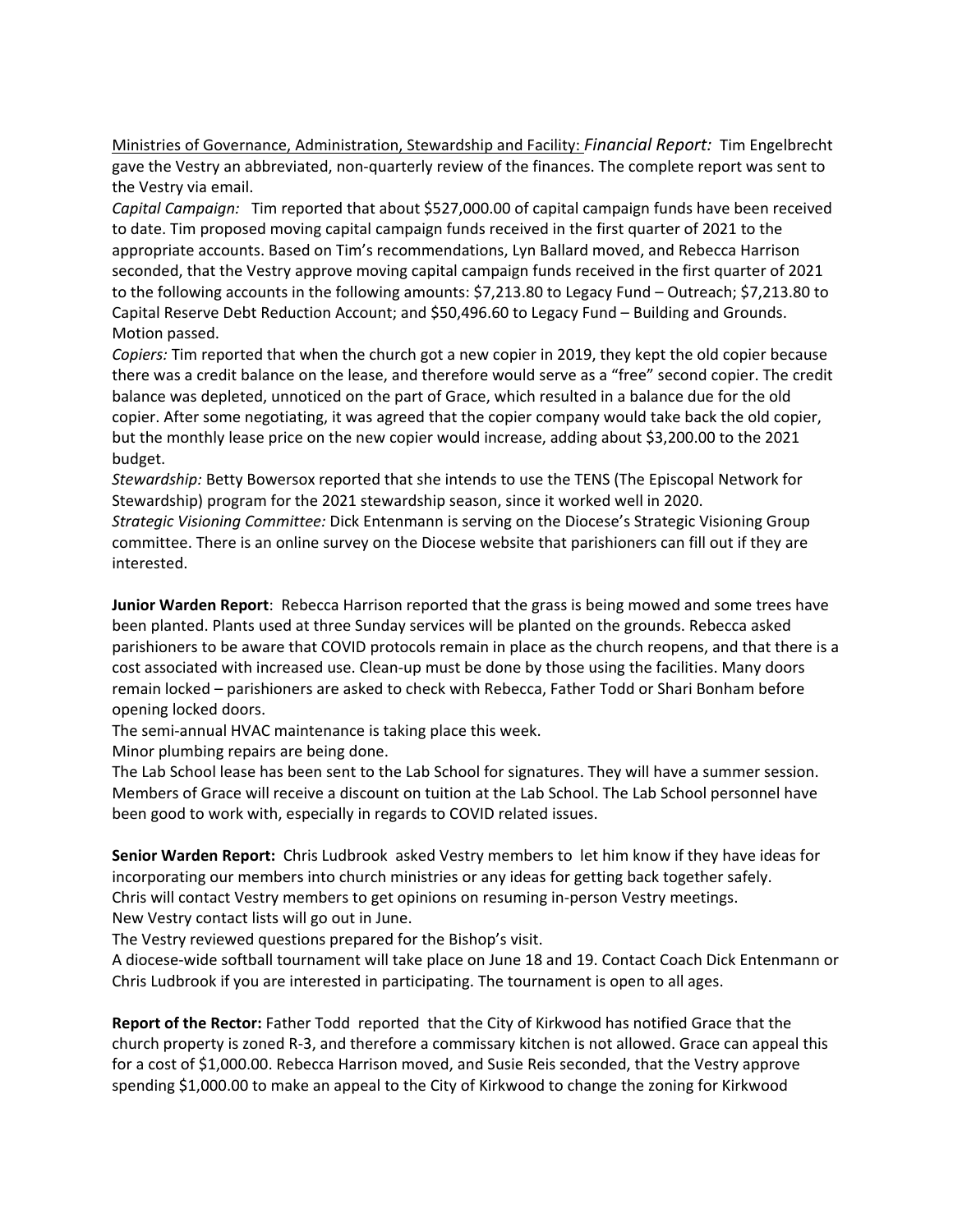churches from R‐3 so that commissary kitchens would be allowed. Motion passed. Father Todd will let area religious leaders know that we are pursuing the change.

Father Todd sent a letter to leaders of the various ministries at Grace, asking for their thoughts and plans for their ministries as church re‐opens and beyond.

Father Todd will be having back surgery on May 17, with a three week recovery period.

The evenings meeting concluded with a reading of Compline.

Susie Reis moved and Rebecca Harrison seconded that the meeting adjourn. Motion passed.

The meeting adjourned at 8:47.

Respectfully submitted

Sue Nixon Secretary of the Vestry